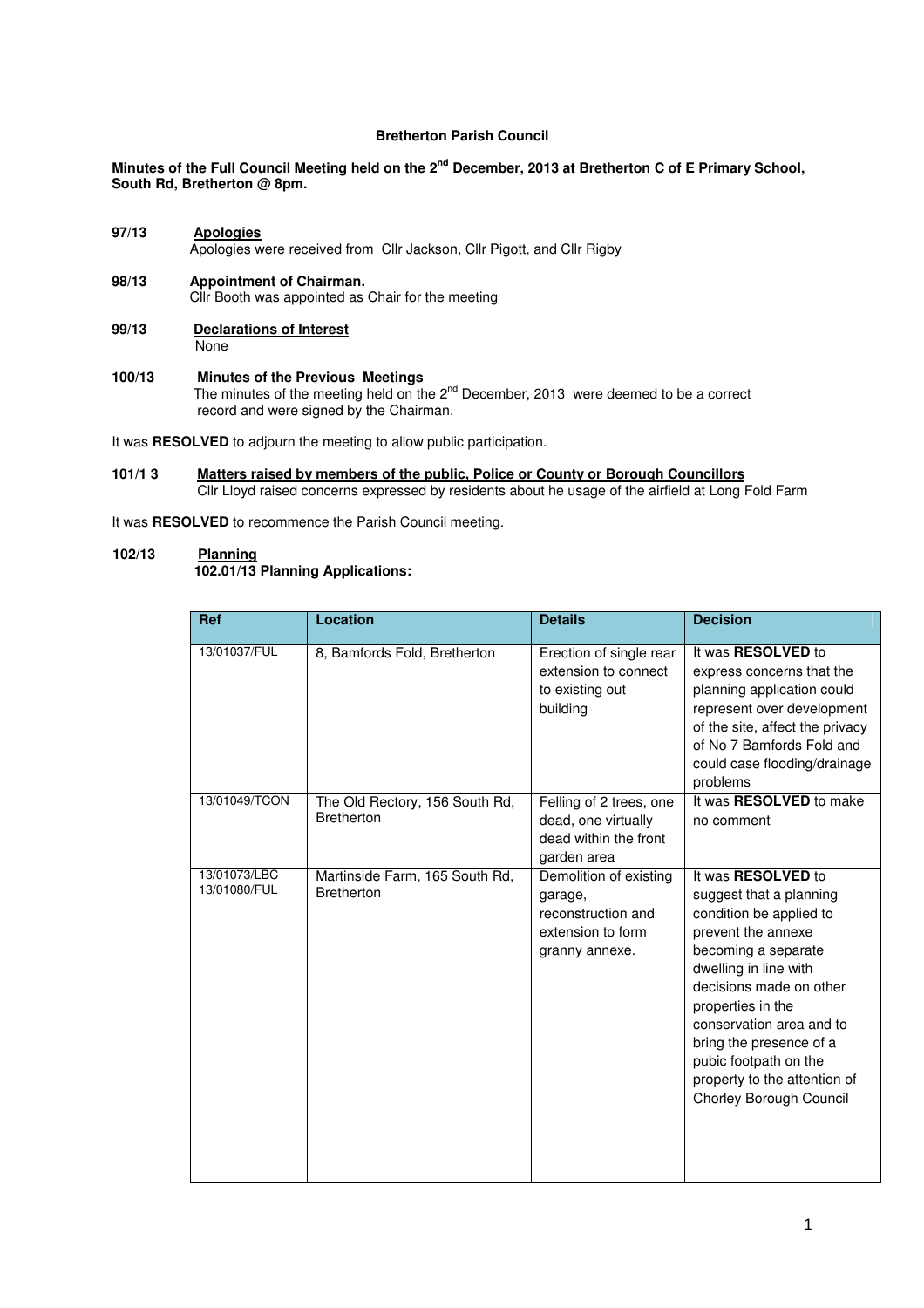| 13/00302/FUL.<br><b>Planning Appeal</b> | The Orchard, Back Lane,<br><b>Bretherton</b>        | Erection of Log Cabin<br>for farm manager | It was RESOLVED to<br>reaffirm the original<br>objections and to add to<br>these the fact that:<br>objections had been made<br>to individual councillors by a<br>significant number of<br>residents, a public footpath<br>crosses the site and that the<br>site may be subject to |
|-----------------------------------------|-----------------------------------------------------|-------------------------------------------|-----------------------------------------------------------------------------------------------------------------------------------------------------------------------------------------------------------------------------------------------------------------------------------|
|                                         |                                                     |                                           | flooding issues                                                                                                                                                                                                                                                                   |
| 13/01072/TPO                            | The Old Rectory, 156 South Rd,<br><b>Bretherton</b> | Horse Chestnut:                           | It was <b>RESOLVED</b> to make                                                                                                                                                                                                                                                    |
|                                         |                                                     | Crown Raise to 5                          | no comment.                                                                                                                                                                                                                                                                       |
|                                         |                                                     | metres and Crown                          |                                                                                                                                                                                                                                                                                   |
|                                         |                                                     | Thin by 15%, remove                       |                                                                                                                                                                                                                                                                                   |
|                                         |                                                     | dead wood to 2                            |                                                                                                                                                                                                                                                                                   |
|                                         |                                                     | further sycamores                         |                                                                                                                                                                                                                                                                                   |
|                                         |                                                     | and 1 ash tree                            |                                                                                                                                                                                                                                                                                   |

## **102.02/13 Decisions Made:**

It was **RESOLVED** to note that there had been no decisions made since the last meeting

## **103 /13 Finance**

### **103.01/13 Payment**

It was **RESOLVED** to pay the following invoices. The invoices having been inspected/authorized by Cllr Moulton and Cllr Lloyd

| Cheque<br>No. | Recipient                       | <b>Description</b>                     | <b>Amount</b><br>£ |
|---------------|---------------------------------|----------------------------------------|--------------------|
| 1281          | Glenys Southworth               | November Salary                        | 149-59             |
| 1282          | Glenys Southworth               | November Expenses                      | 57-38              |
| 1283          | Countrywide Grounds Maintenance | Grounds Maintenance during<br>November | 238-50             |
| 1284          | Lancashire County Council       | Room Hire July and Sept                | $50-00$            |
| 1285          | Anderton and Kitchen            | Gordon Gregg Memorial Bench            | 964-99             |
| 1286          | Countrywide Grounds Maintenance | Grounds Maintenance during<br>December | 238-50             |

## **103.02/13 Monitoring Statement**

 It was **RESOLVED** that monitoring statement for the period to the 30/11/13 be approved and the Chairman signed the statement on behalf of the Parish Council.

#### **104/13 Chorley Borough Council. Play, Open Space and Playing Pitch Consultation**

It was **RESOLVED** to support the contents of the consultation documents

#### **105/13 Parish Council Champions Fund.**

It was **RESOLVED** to submit an application to the Fund

**106/13 Lancashire Best Kept Village Competition Judges Report.** It was **RESOLVED** to note the contents of the report

#### **107/13 Date of next Meeting**

The next full Parish Council meeting will take place on Monday 3<sup>rd</sup> February 2014, at 8pm at Bretherton Endowed C of E Primary School.